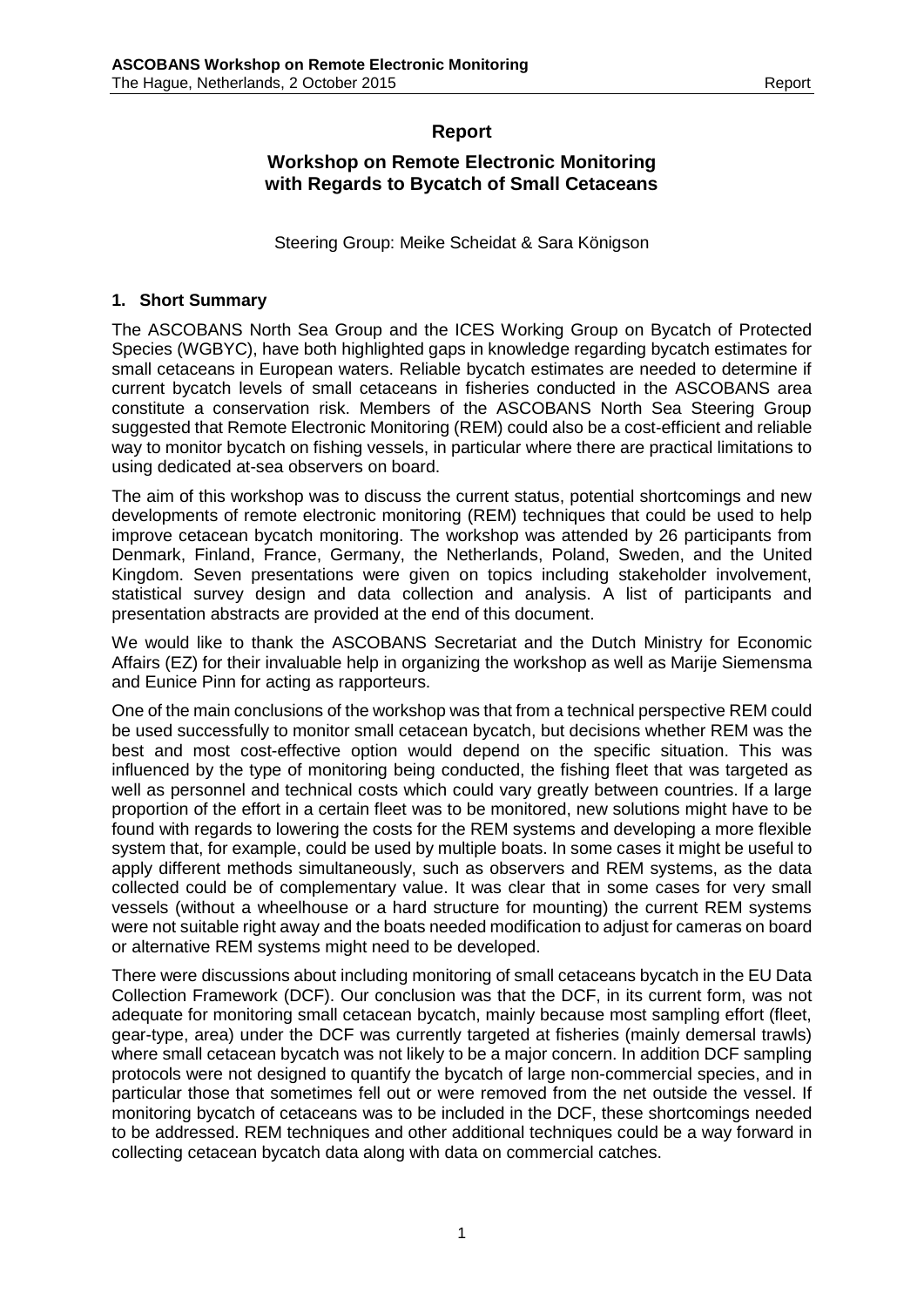When considering a new REM project, a number of key points need to be considered. These include stakeholder involvement, sampling design, data collection and analysis as well as the use of the most appropriate technique for addressing the questions being asked. In this report we have summarized the outcomes of the discussions that took place during the workshop in the form of a list of best practical advice. This report is a first step and cannot cover this broad and fast changing field in all aspects. Nevertheless we hope that it will provide a useful reference point for when planning REM projects to monitor small cetacean bycatch and also highlight areas were more work is needed to improve the current approaches.

## **2. Best Practice Advice**

## **1. Stakeholder involvement**

When starting up your REM project, involve the fishing industry in the process as early as possible and maintain close communication throughout the project; make the fishing industry a partner in order to help solve a common problem and try to identify how participation in the REM project can be of value to industry itself.

#### *Good relations*

- The REM data to be collected are fishery dependent, which requires reliable links with the industry.
- There is a need to have open conversations including technique, incitements, data collection, confidentiality and more before a project can move forward. It needs to be recognized that different stakeholders have different expectations and perspectives. Communication with potential fisheries partners and the organizations representing the fisheries involved is required from the very beginning.
- Initially, try to meet potential participants informally beforehand, for example on board their boat; at a later stage have formal meeting settings at the right time and use a stepby-step approach to develop solutions for problems together.
- Keep a close contact between all project members throughout the project.
- Try to involve fishermen who are not initially willing to participate. This will require a longer lead-in process but can be helped by asking participating fishermen to share their own experiences of the project.
- Respect and take into account the expertise and knowledge of fishermen involved.

#### *Motivation*

- Participation of fishermen in an REM project can be voluntary or due to a need to comply with current or future regulations. Incentives can be helpful to develop a good relationship and encourage participation, but may not always be needed.
- Stakeholder involvement can be improved if fishermen understand that their participation can help them in the long term by providing accurate data to develop appropriate science-based regulations. It is advisable to treat the fishermen as partners (cooperation vs stakeholders) in solving a (common) problem together.
- Investigate how participating fishermen can use an REM project to better market their products (e.g. Marine Stewardship Council).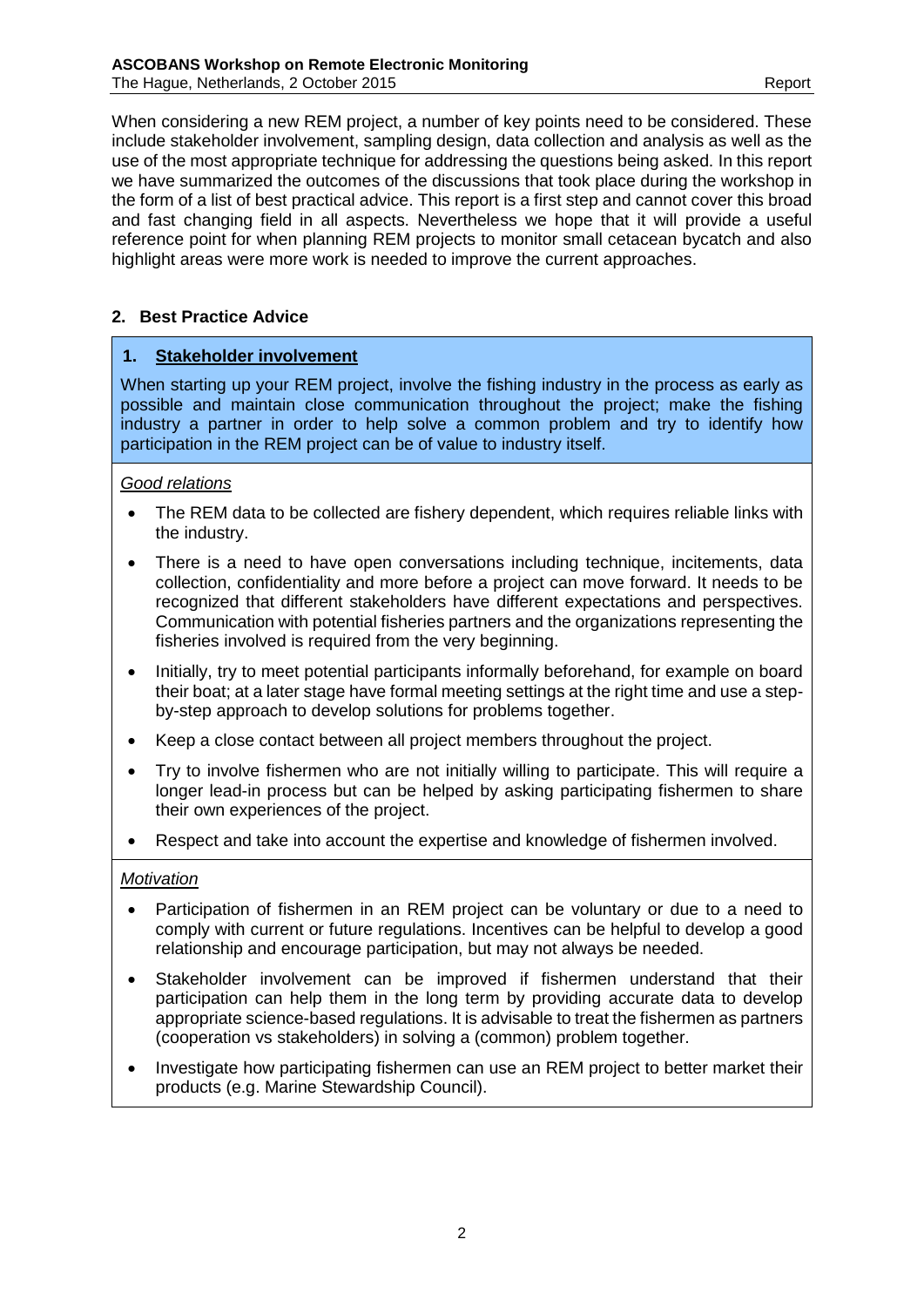#### *Working together*

- Develop formal agreements with all partners, clearly describing individual duties and obligations to ensure that the REM system works appropriately. If necessary, agree on when the video data will be discarded and how the data will be disseminated.
- When asking for additional data collection from the fishermen themselves, respect their work schedules and workloads. Once protocols are established, change them only if absolutely necessary.
- Placement of cameras on the vessels needs to be done in close agreement with fishermen to ensure that their privacy is guaranteed (but wherever possible without compromising data quality).
- It is important to provide feedback to fishermen on what data are collected, how their data are analyzed and how they are used to support management decisions. Provide clear positive messages when things are going well.
- Motivate fishermen to take any bycaught specimen to shore so the animals can be investigated through necropsies, while preventing as much as possible a situation which can lead to negative publicity. Involve other stakeholders (NGOs, general public) to make sure they support the fishermen in this undertaking and ensure that all appropriate licenses are provided and kept up to date.

#### **2. Sampling design**

Ensure that your sampling design is adequate to answer your research question. Take into account that you will have to plan and conduct your project with a number of constraints regarding the selection of a sample of the fishing fleet and its representativeness of the overall fishing effort.

#### *Statistical power:*

- Ensure to develop a proper sampling design (e.g. power analysis) and select the most appropriate fishermen considering constraints such as available vessels, fishing periods, known bycatch rates or population estimates.
- Power analysis can be used to calculate how many days and what proportion of the REM footage you would need monitored to get a reliable and unbiased estimate (taking into account effort and density of cetaceans and that bycatch rates can be highly variable). All available sources of data on porpoise density and bycatch rates should be consulted, including published scientific reports of survey or telemetry data, pilot studies and/or interviews with fishermen or other vessel operators.
- Involve fisheries stakeholders in sampling design, this includes the selection of vessels, as participating fishers might be able to provide useful information not readily available from logbooks.
- If you are conducting DCF (i.e. discard) sampling using REM, the monitoring of Protected Endangered and Threatened species (PETs) should be included wherever possible. An assessment should be made of whether data is sufficient to estimate cetacean bycatch adequately (see data collection section).
- One of the main shortcomings of currently available data on fishing effort is that they do not always include information on soak time and net length. To estimate overall bycatch levels, only data that are available for the fleet as a whole and the selected vessels (e.g. fishing effort in days at sea) can be used.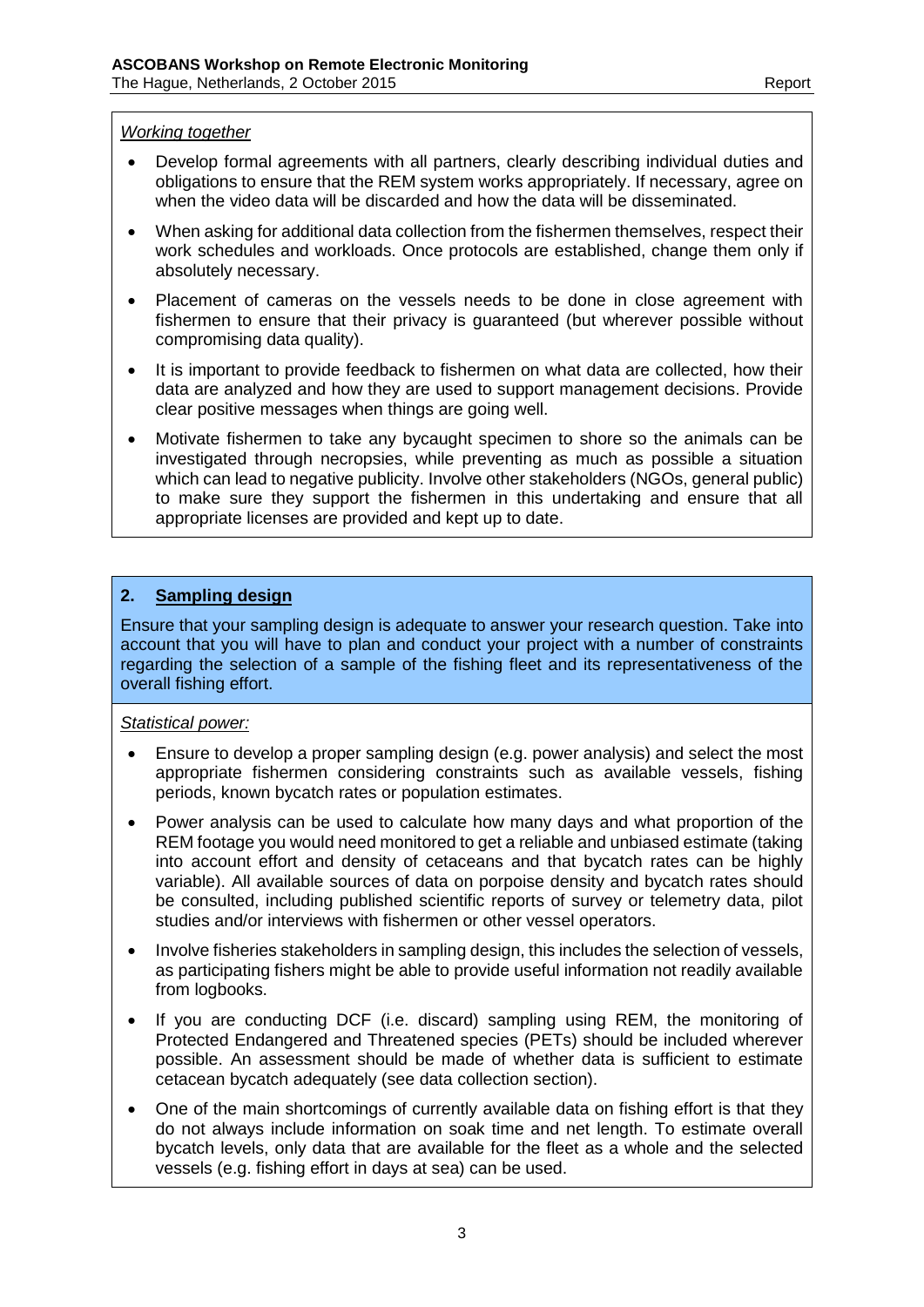#### *Selection of vessels:*

- Take into account the likely limitations on the number and types of vessels that can be used in an REM project, due to a number of different reasons (voluntary participation, opportunities for installation and de-installation). It is important to consider the spatial and temporal coverage of the fishing effort as well as the fishing gear used by the participating vessels. To some degree, past information from logbooks can help to provide an idea on how representative the selected fishing vessels are.
- In order to detect potential emerging issues, the coverage of the fleet should also include areas that have unknown but suspected bycatch.

## **3. Data collection**

Installing REM systems on small fishing vessels has a number of logistical challenges that will require individual solutions. The collection of additional data on top of the REM footage can be very valuable and should be encouraged where possible.

#### *Installation of REM cameras:*

- Currently available REM systems ideally need a wheelhouse and a 12V or 24V power supply. To mount the cameras you will need hard structures, ideally high up and overlooking the deck.
- It is important to have at least one camera filming the point where the net leaves the water. It has been shown that porpoises (and other cetaceans) do fall out from the net at the surface and may be missed by the fishers.
- Try to ensure "fool-proof" positioning of cameras to avoid unintentional blockages or missed bycatch observations.
- Consider that the type of gear being used on a single vessel might change and, thus, camera placement might need to be adapted.

#### *General logistical challenges:*

- When planning your data collection, think about the constraints of location and resources (e.g. fishing communities can be based on remote islands etc.) and what this may mean in terms of installation of systems, maintenance and data retrieval.
- REM can be suitable for small vessels however the power supply for some (in particular small) fishing vessels might not be adequate to run an REM system in addition to the vessels own power requirements and hence might require adaptation. It is vital to investigate such needs prior to the project start, so that they can be adequately budgeted for.
- Even for small vessels REM systems can be installed if the support structure of the vessel is appropriate. If this is not the case, there are often possibilities to alter the vessel in a way to allow REM installation and operation.

## *Data retrieval:*

• There are two different ways how collected data can be retrieved – either via hard disks that are collected from the vessel or via an electronic link that allows data to be uploaded. An upload might be more practical and cheaper, but can be problematic in areas where there is no good satellite connection.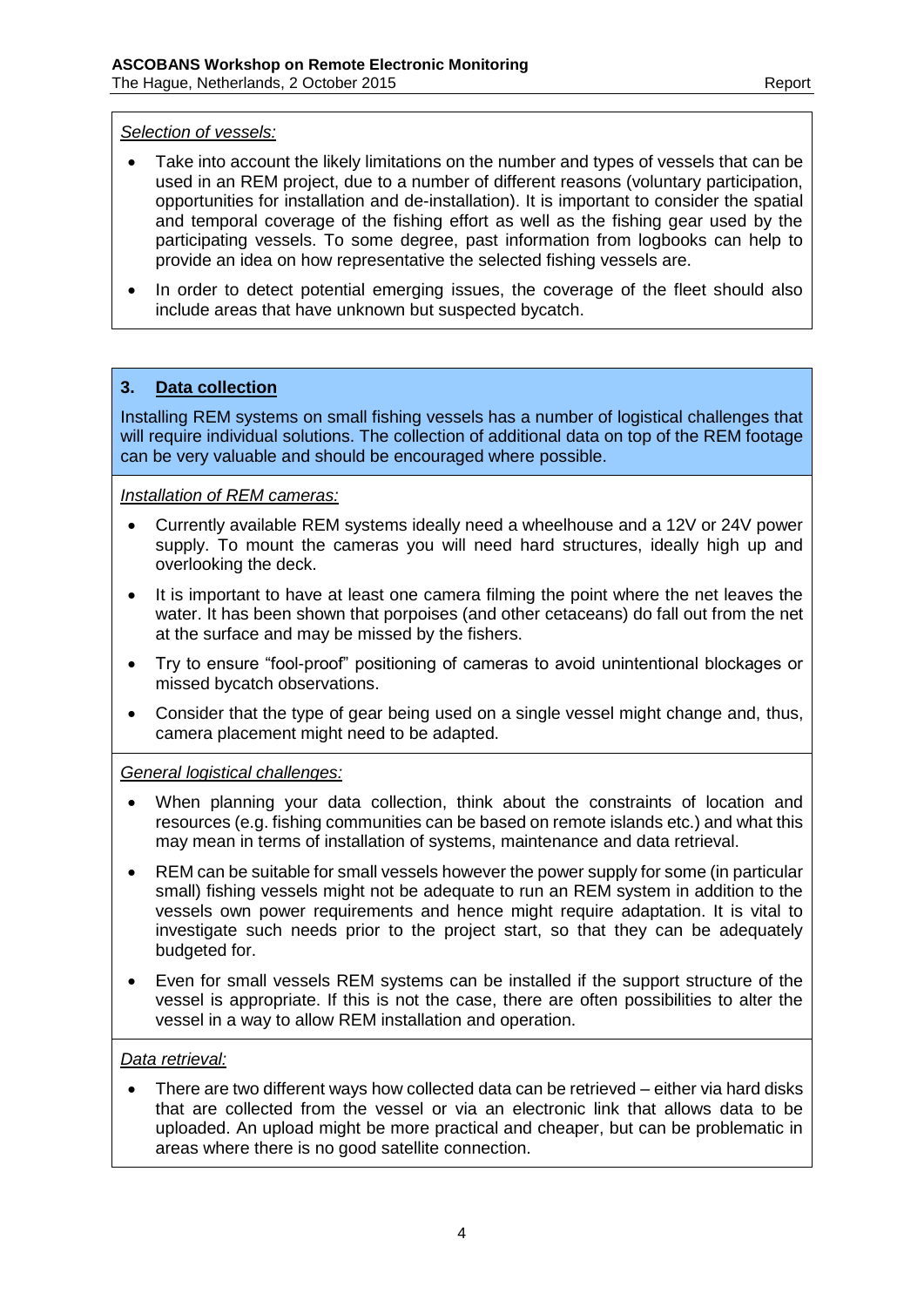#### *Collection of additional data:*

- If you are aiming at collecting any bycaught cetaceans, provide fishermen with permits to land carcasses if needed (e.g. CITES) and consider and address any potential legal as well as health and safety issues. Whilst not ideal, it should be recognized that it is not always feasible to take a bycaught animal onboard.
- If carcasses cannot be kept on board and landed, consider marking the bycaught animals (e.g. tags) if they are discarded at sea to enable assessment of potential recaptures and to investigate stranding patterns.
- Consider additional forms of data collection that would increase overall data quality/quantity, such as the use of RFDI (radio-frequency identification) tags to ensure collection of, for example, position of fishing gear and soak time.

## **4. Analysis**

Current REM data analysis requires manual review of footage by observers. Good training of these observers and a quality control method are important aspects to be implemented.

*Detection of bycatches:*

- Make sure to include a training programme for the observers that review the REM footage and implement a way of assessing their competence.
- To quantify how many animals are missed during the review of the footage, consider a meta-analysis. This involves having a sub-sample of the dataset analyzed independently to quantify any errors during the analysis stage.
- Because of the relatively rare occurrence of cetacean bycatch, it is advisable to watch 100% of all collected footage that is suitable for analysis.

*Additional data analyses:*

- The data collected throughout the project could also be used (if agreed with all project partners) beyond the REM monitoring. For example, to provide a better measure of fishing effort such as net length and soak time, definition of high risk bycatch areas, and the collection of freshly bycaught animals for further study (genetics, diet, pathology etc.).
- During analysis it is important to also include the records from fishers on observed bycatch (that should be noted in the logbook) to investigate the effectiveness of the REM system and any possible discrepancies between crew observations and REM, which may bias estimates in one direction or the other.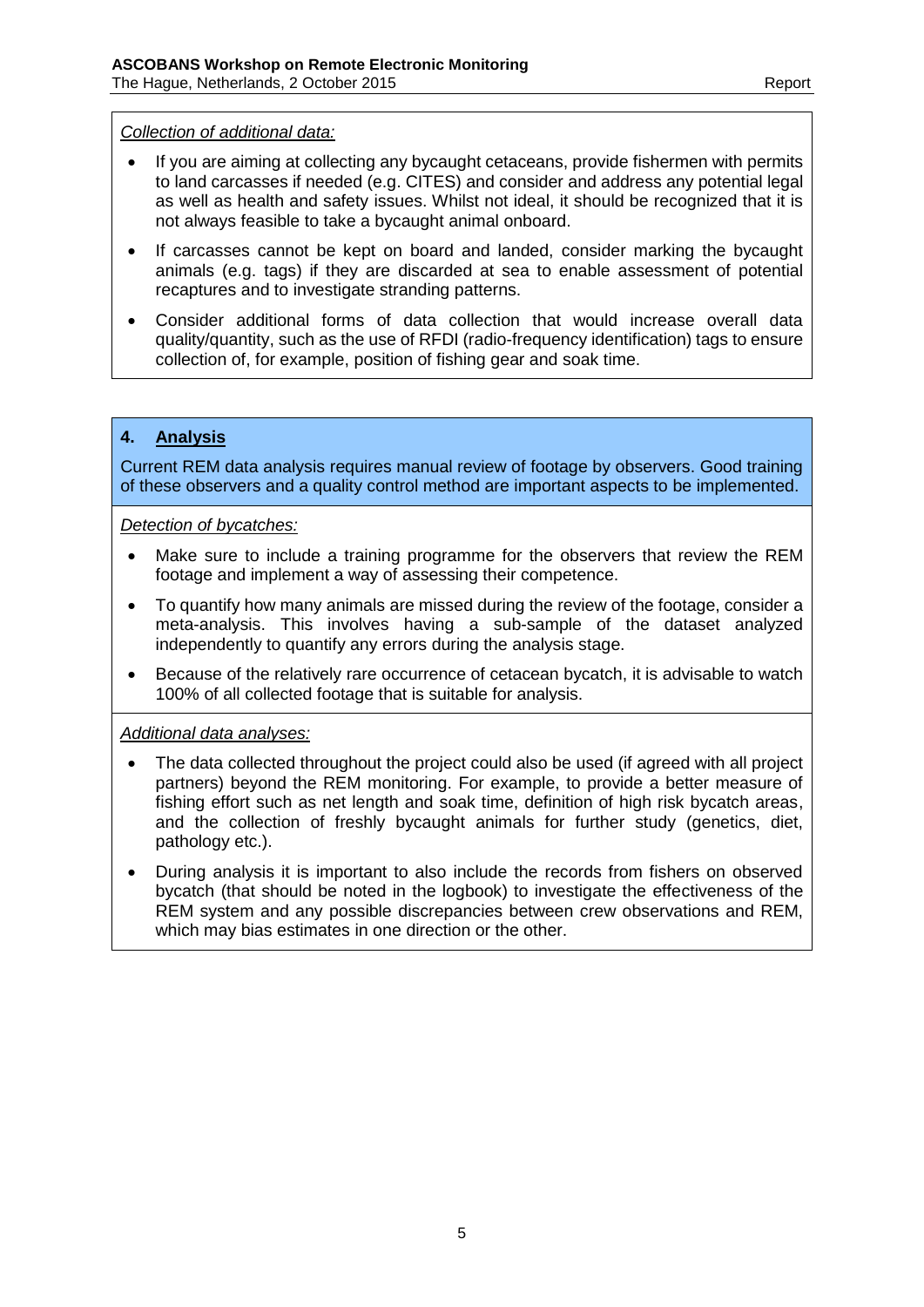# **5. Techniques**

The current REM systems need to be adapted or new methods need to be developed to allow for adaptable, representative monitoring of bycatch on small fishing vessels. REM techniques in use include among other things cameras, recording devices, hard drives for storage and in some cases Wi-Fi modules for wireless transfers of data. These set-ups needs electricians when installing them. When it comes to data analysis, the developments of automated detection software for cetacean bycatch should be a priority.

## *General challenges:*

- Major problems were encountered on smaller vessels, as their power supply was often not sufficient to run systems which lead to increased installation costs.
- Although there are promising developments underway for automatic detection of fish species using Image Recognition Software, for cetacean bycatch a number of challenges still exist. Among them, the camera placements to monitor the net leaving the water may vary greatly between vessels, making it difficult to have the same type of standardized footage as can be obtained when detecting fish on sorting belts or tables. Hence it would be useful to invest time and effort to develop a "cetacean algorithm" that would allow automatic detection of bycaught cetaceans. This could significantly reduce the time/cost of data analysis from REM systems.

#### *Future improvements:*

- Existing REM systems could be improved for cetacean monitoring, especially for small vessels. New developments should include:
	- o REM systems at lower costs (including costs for maintenance, data retrieval, etc.), which would allow more vessels to be monitored;
	- $\circ$  systems adapted for smaller vessels that might not have a wheelhouse (and thus no guaranteed dry space) or no hard frame (to attach the cameras);
	- o self-contained systems with their own power supplies that would run as long as possible, but could be swapped between vessels with no/low cost of installation and de-installation. This would mean that the systems could be used with more flexibility than is currently achieved;
	- o Existing REM analysis software needs to be updated and improved to be more tailored for marine mammals, e.g. to more easily record net soak time.
	- o Alternative methods should still be considered and investigated, either as standalone options or as a complementary method to REM. Alternative methods could include self-sampling, e.g. logbooks or technical tools such as specially developed APPs for mobile phones.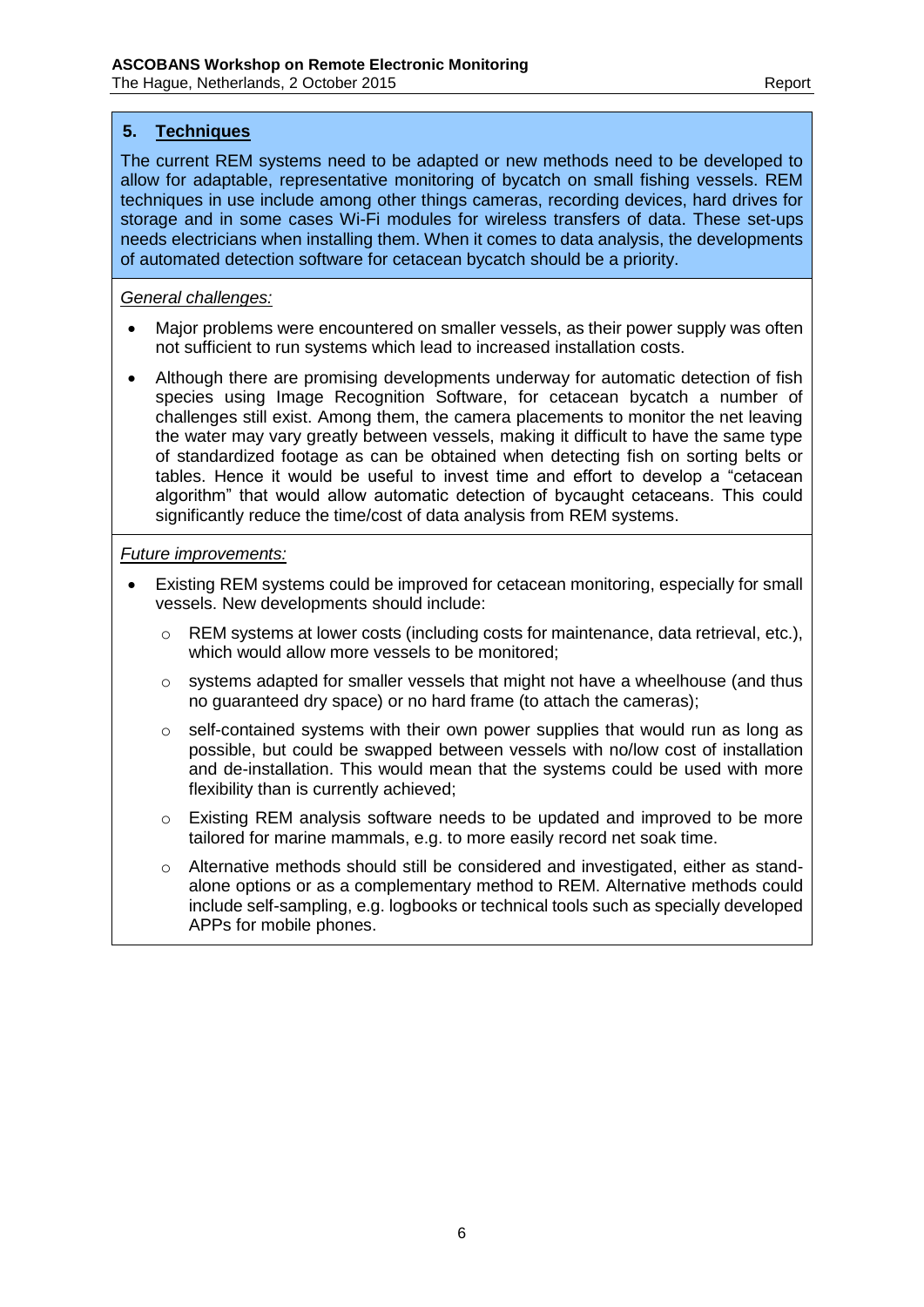## **3. Presentations**

#### *Marije Siemensma*

Title: Stakeholder involvement – A matter of perspective - Experiences from the Dutch REM project on harbour porpoise bycatch

IMARES Wageningen UR and Marine Science & Communication started a Remote Electronic Monitoring project in December 2012 to investigate bycatch of harbour porpoises by the Dutch gill net fishery targeting sole, sea bass, cod, turbot and brill. The project will continue until 2016 and includes the monitoring of 10 to 12 vessels. The project did face several challenges in terms of stakeholder involvement and the installation on board relatively small vessels but these were largely overcome. The project is funded by the Dutch Ministry of Economic Affairs.

#### *Allen Kingston*

Title: Stakeholder Involvement – Insights from the UK Bycatch Programme.

A monitoring and mitigation programme focusing on the bycatch of Protected, Endangered and Threatened (PET) species has been conducted in the UK since the mid 1990s. All the data collected are fishery-dependent so the programme relies heavily on maintaining good links with industry. In this short talk Mr Kingston provided a brief background to the programme and why it is required, explained the basic approach to working with industry and provided two examples from UK fisheries where close industry/science collaboration has led to significant reductions in cetacean bycatch rates.

#### *Lotte Kindt-Larsen*

#### Title: Experiences from Danish CCTV trials, problems and solutions

To investigate the potential of closed-circuit television cameras to document bycatch of marine mammals, six Danish commercial gillnetters (10 to15 m in length) operating under the Danish catch quota management system were equipped with REM systems. The REM systems provided video footage, time and position of all net hauls and bycatches of marine mammals.

Comparisons between REM results and fishers' logbooks showed that the REM system gave more reliable results, since fishers, in many cases, did not observe the bycatch while working on the deck because the bycatch had already dropped out of the net before coming on board. Furthermore, very high coverage percentages at low cost, compared to on-board observers, could be obtained with REM. Alternative means of conducting the video analysis were tested; they were, however, not found to be very efficient.

#### *Grant Course*

#### Title: Electronic Monitoring – Recent trials on the West Coast Scottish Inshore Fishing Fleet and Lessons Learned"

Seascope was recently involved in pilot projects that used EM systems to verify self-reported data on landings, discards and fishing effort, and to provide data for data-deficient shellfish stocks. This was the first time that this equipment had been used on creel vessels to gather this data. Mr Course provided an overview of the project and some information on lessons learned, interactions with protected species and some thoughts on how we would approach undertaking a long-term, large-scale cetacean bycatch monitoring programme.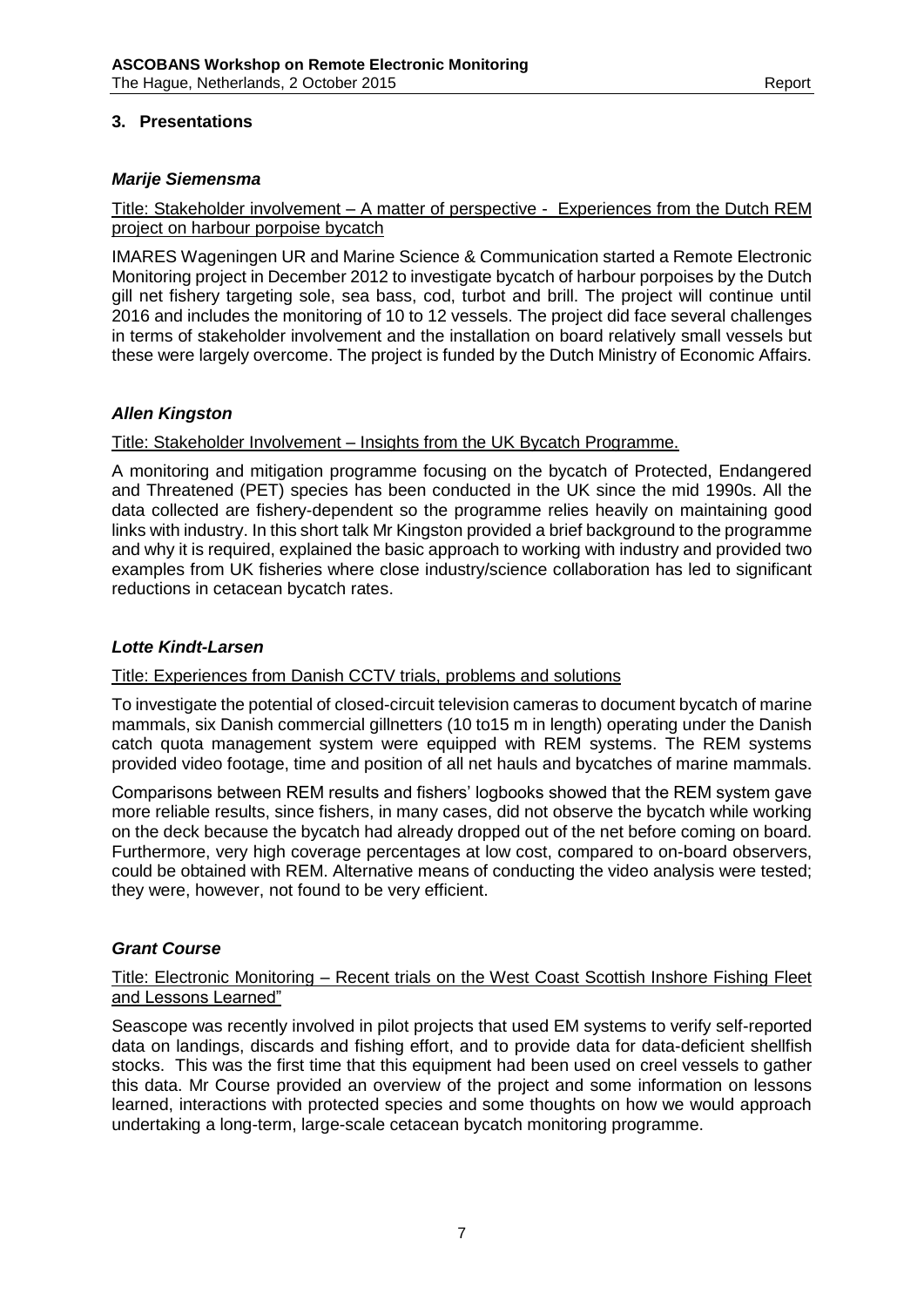## *Coby Needle*

## Title: Scottish applications of REM including automated image analysis

Mr Needle presented a brief overview of his experience of implementing and running a scientific REM discard estimation system since 2007, including an introduction to some recent (and ongoing) work with the University of East Anglia on automated image analysis. The focus was on the estimation of fish discards from commercial Scottish trawlers, but the methods would be transferable to the estimation of cetacean bycatch.

## *Brian Cowan*

#### Title: From Installation to Analysis with Anchor Lab's BlackBox system

An introduction to Anchor Lab's BlackBox system, showing its potential to be used as part of a monitoring strategy for cetacean bycatch. The BlackBox system has been developed to be flexible and can be tailored to the specific requirements of individual fisheries. The benefits of automatic upload of captured video and sensor data to enable near real-time analysis capabilities were highlighted. Live remote access verified, controlled and configured the onboard hardware to ensure optimal data capture, and presenting potential future developments.

#### *Bram Couperus*

Title: Looking for a needle in a hay stack or a dolphin in a fish basket: Monitoring of Protected, Endangered and Threatened Species in the DCF

The monitoring of PETS (Protected, Endangered and Threatened Species) – including small cetaceans – should be combined with the sampling of other taxa. Given the rareness of bycatch events, it is unrealistic to send observers to sea without giving them additional tasks.

The most realistic option is to incorporate the monitoring of PETS in the Data Collection Framework (DCF) which is under review. The sampling schemes under the current DCF are not designed to sample incidental catches, although this will be implemented in the new DCF.

For the monitoring of small cetacean bycatch, this means a huge increase of the monitoring coverage. However, the monitoring effort needs to be shared with other species: fish and other PETS. In the daily practice, this means that the observer has to take account of when and where he/she looked. On a larger scale, fishery managers have to decide which metiers and areas need sampling/monitoring.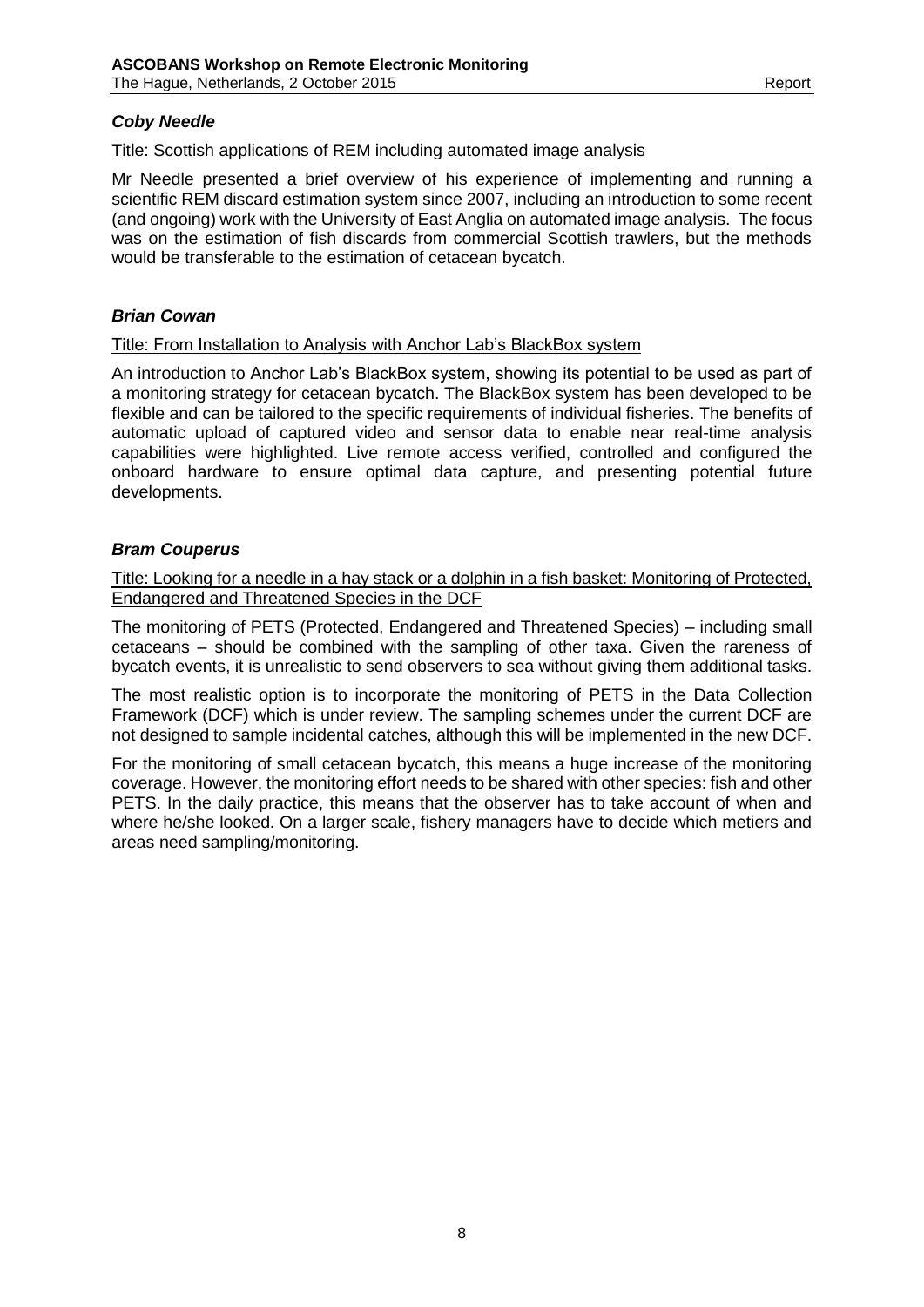# **List of Participants**

| <b>Name</b>           | <b>Institution</b>                                                  | <b>Email</b>                                    |
|-----------------------|---------------------------------------------------------------------|-------------------------------------------------|
| Lindis Bergland       | <b>JNCC, United Kingdom</b>                                         | lindis.bergland@jncc.gov.uk                     |
| Penina Blankett       | Ministry of the Environment,<br>Finland                             | penina.blankett@gmail.com                       |
| <b>Bram Couperus</b>  | <b>IMARES WUR, Netherlands</b>                                      | bram.couperus@wur.nl                            |
| <b>Grant Course</b>   | <b>SEASCOPE FISHERIES</b><br><b>RESEARCH LTD, United</b><br>Kingdom | grantcourse@<br>seascopefisheriesresearch.co.uk |
| <b>Brian Cowan</b>    | Anchor Lab K/S, United<br>Kingdom                                   | brian.cowan@anchorlab.net                       |
| Andrea Doberstein     | Federal Ministry of Food and<br>Agriculture, Germany                | 614@bmel.bund.de                                |
| <b>Peter Evans</b>    | Sea Watch Foundation, United<br>Kingdom                             | peter.evans@bangor.ac.uk                        |
| <b>Heidrun Frisch</b> | <b>UNEP/ASCOBANS Secretariat</b>                                    | heidrun.frisch@ascobans.org                     |
| Sami Hassani          | Oceanopolis, France                                                 | sami.hassani@oceanopolis.com                    |
| Lotte Kindt-Larsen    | DTU Aqua / Aarhus University,<br>Denmark                            | lol@aqua.dtu.dk                                 |
| Al Kingston           | University of St Andrews, United<br>Kingdom                         | ark10@st-andrews.ac.uk                          |
| Sara Königson         | Swedish University of<br>Agriculture Science, Sweden                | sara.konigson@slu.se                            |
| Gianna Minton         | <b>WWF</b> (representing Aimee<br>Leslie, WWF International)        | gianna.minton@gmail.com;<br>aleslie@wwfint.org  |
| <b>Yvon Morizur</b>   | <b>IFREMER, France</b>                                              | yvon.morizur@ifremer.fr                         |
| <b>Coby Needle</b>    | Marine Scotland Science,<br><b>United Kingdom</b>                   | needlec@marlab.ac.uk                            |
| <b>Guy Pasco</b>      | Seascope Fisheries Research<br>Ltd., United Kingdom                 | guypasco@<br>seascopefisheriesresearch.co.uk    |
| Iwona Pawliczka       | University of Gdańsk, Hel<br>Marine Station, Poland                 | iwona.pvp@ug.edu.pl                             |
| <b>Eunice Pinn</b>    | <b>JNCC, United Kingdom</b>                                         | eunice.pinn@jncc.gov.uk                         |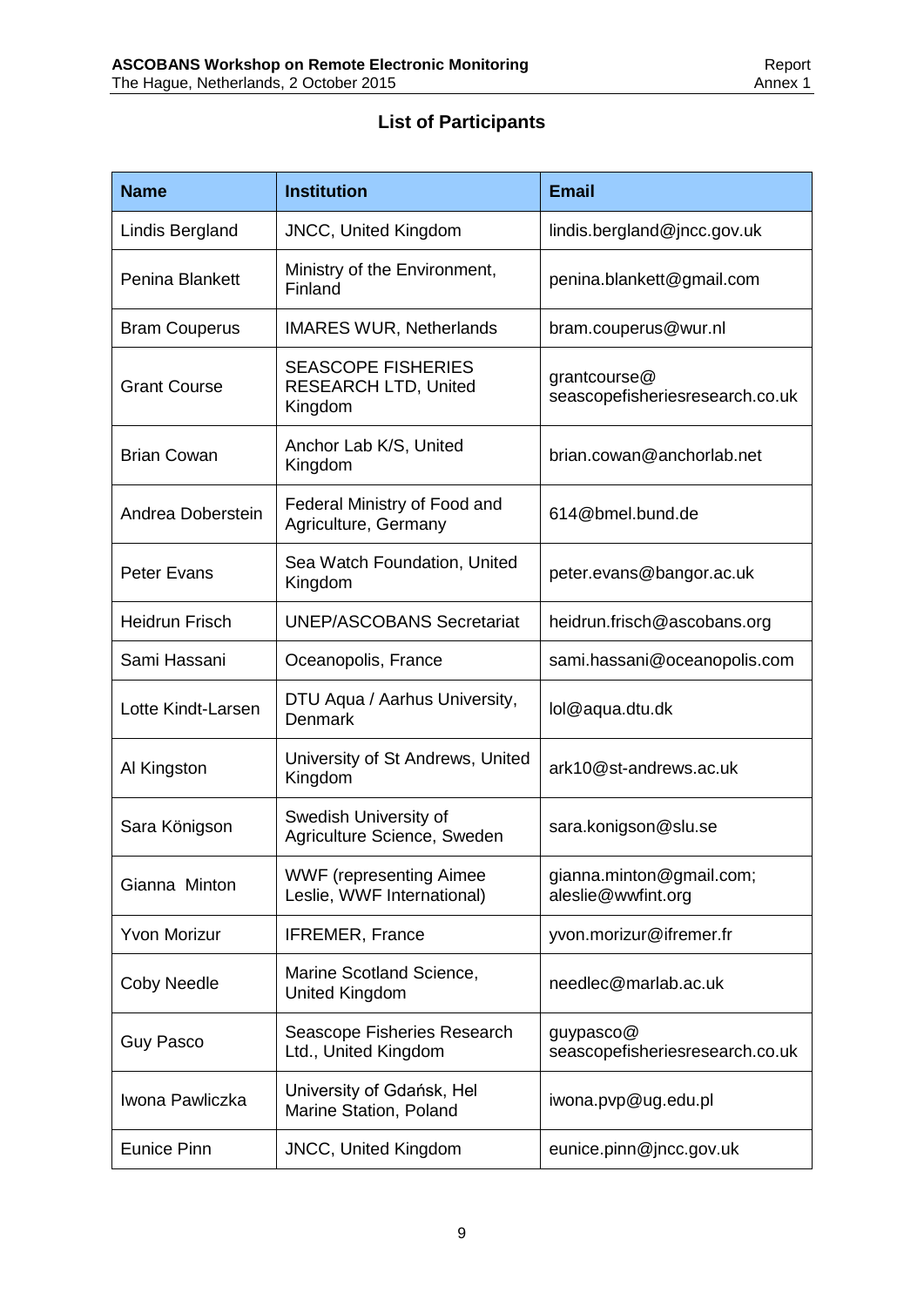| <b>Name</b>            | <b>Institution</b>                                                     | <b>Email</b>                        |
|------------------------|------------------------------------------------------------------------|-------------------------------------|
| <b>Christian Pusch</b> | <b>BfN Federal Agency for Nature</b><br>Conservation, Germany          | christian.pusch@bfn-vilm.de         |
| <b>Fiona Read</b>      | <b>Whale and Dolphin</b><br>Conservation, United Kingdom               | fiona.read@whales.org               |
| Jamie Rendell          | Defra, United Kingdom                                                  | jamie.rendell@defra.gsi.gov.uk      |
| <b>Fabian Ritter</b>   | <b>Whale and Dolphin</b><br>Conservation, Germany                      | fabian.ritter@whales.org            |
| Meike Scheidat         | <b>IMARES WUR, Netherlands</b>                                         | meike.scheidat@wur.nl               |
| Marije Siemensma       | Marine Science &<br>Communication, Netherlands                         | m.siemensma@msandc.nl               |
| Susanne Viker          | Swedish Agency for Marine and<br>Water Management, Sweden              | susanne.viker@havochvatten.se       |
| Sacha Viquerat         | Institute for Terrestrial and<br>Aquatic Wildlife Research,<br>Germany | sacha.viquerat@tiho-<br>hannover.de |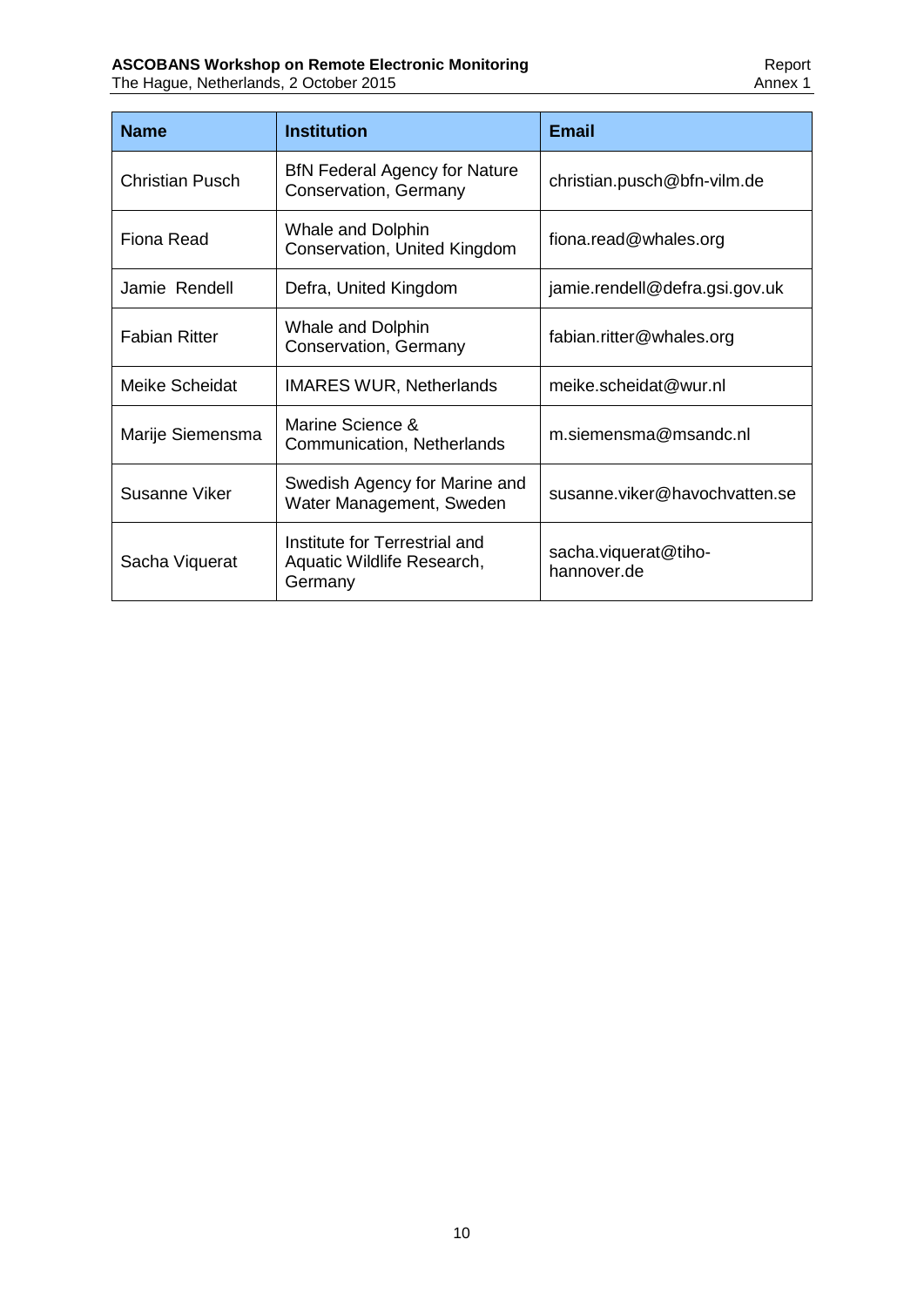# **Agenda**

- 1. Introduction and Background
	- 1.1. Welcoming Remarks
	- 1.2. Aims of the Workshop
- 2. Background Presentations and discussion on working papers
	- 2.1. Stakeholder involvement

Marije Siemensma, Title: Experiences from Danish CCTV, in particular stakeholder involvement

Allen Kingston, Title: Stakeholder Involvement – Insights from the UK Bycatch Programme

**Discussion** 

2.2. Case studies of REM use including Sampling Design, Data Collection and Analysis

Lotte Kindt-Larsen, Title: Experiences from Danish CCTV Trials, Problems and **Solutions** 

Grant Course, Title: Electronic Monitoring – Recent Trials on the West Coast Scottish Inshore Fishing Fleet and Lessons Learned"

Coby Needle, Title: Scottish Applications of REM including Automated Image Analysis

**Discussion** 

2.3. Techniques

Brian Cowan, Title: From Installation to Analysis with Anchor Lab's BlackBox System

**Discussion** 

2.4. Challenges and experiences when including PETs in overall monitoring

Bram Couperus, Title: Looking for a needle in a hay stack or a dolphin in a fish basket: Monitoring of Protected, Endangered and Threatened Species in the **DCF** 

Discussion

- 3. Conclusions and Best Practice recommendations
	- 3.1. Stakeholder involvement
	- 3.2. Sampling design
	- 3.3. Data collection
	- 3.4. Analysis
	- 3.5. Best practice summary
- 4. 16:30 Wrap-Up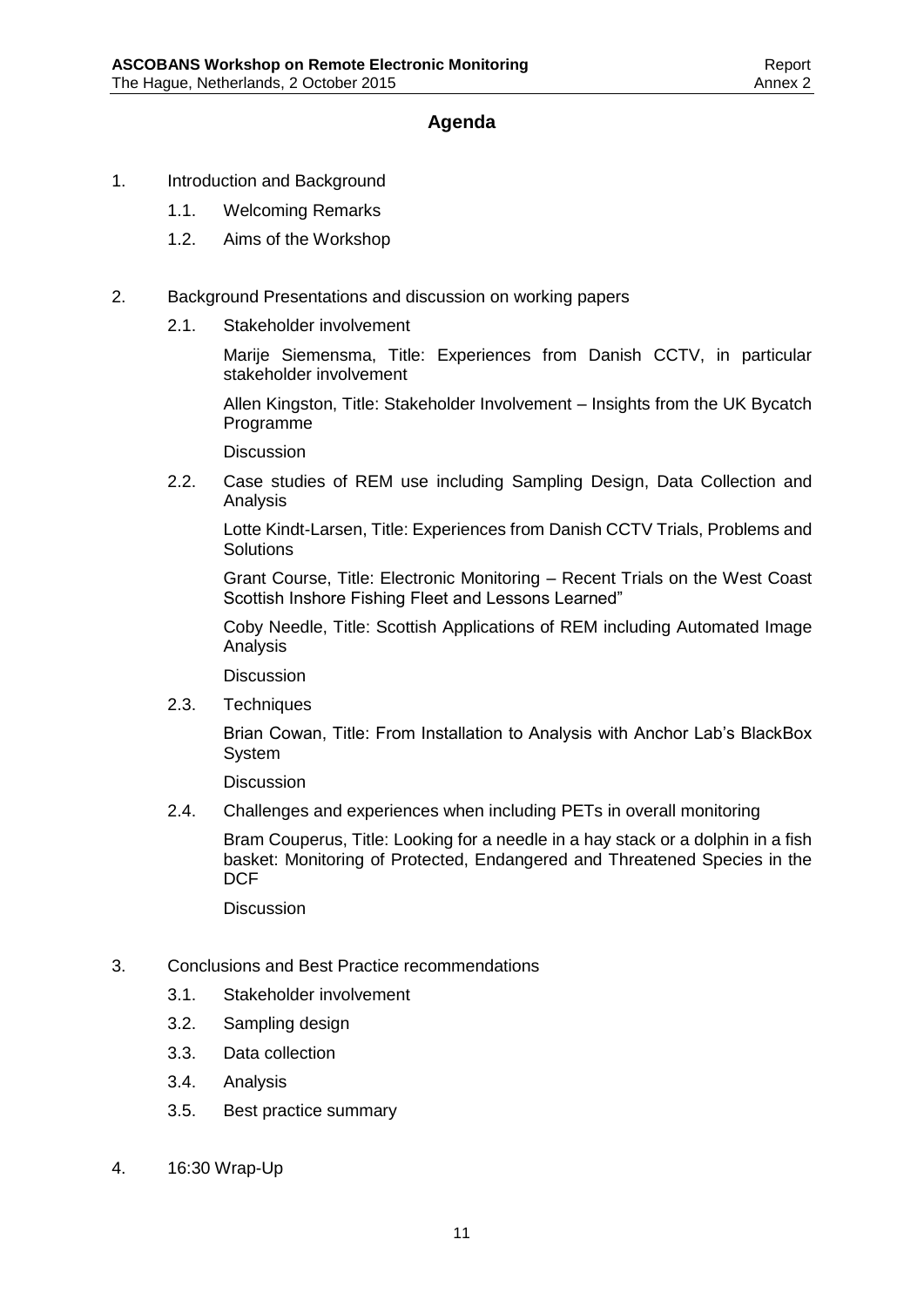## **Terms of Reference for an ASCOBANS Workshop on Remote Electronic Monitoring with Regards to Bycatch of Small Cetaceans**

## **1) Background**

The ASCOBANS North Sea Steering Group, as well as the ICES Working Group on Bycatch (WGBYC), have both highlighted a large gap in knowledge regarding bycatch estimates, and concluded in the 2014 report that current bycatch levels of harbour porpoise in the North Sea may exceed sustainable limits.

Members of the North Sea Steering Group suggested that Remote Electronic Monitoring (REM) could be a cost efficient and reliable way to monitor bycatch on fishing vessels, in particular where there are practical barriers to using dedicated observers. This would help address monitoring gaps and thus reduce uncertainty over bycatch estimates.

## **2) Expected Result**

A report providing an overview of: the current status of REM techniques in use; common implementation problems/concerns and solutions to these; the identification of new techniques that can be used to monitor bycatch in the future; the proposal of a best practice protocol on implementing REM for protected species monitoring.

## **3) Participation**

- Small workshop (about 30 participants)
- Anyone currently involved in using REM, in particular those working on cetacean and fisheries monitoring
- Representatives of countries that are interested in starting REM monitoring for cetacean bycatch
- Managers in relevant Parties which already implement REM monitoring
- Companies working with video surveillance

## **4) Approach**

A one-day workshop will be held in 2015 to address three main tasks:

- 1. Provide an overview of the current status of REM techniques used for cetacean bycatch monitoring
	- Exchange of knowledge and experiences of those that have applied this method
	- Available techniques, future techniques
	- Technical/practical issues of installation barriers to adoption
	- Involvement of stakeholders
	- Effective sampling design
	- Analyses of data (watching of the films/photos, how to calculate error, low bycatch occurrence, ...)
	- Use of software, future software qualifications, training programmes and opportunities for continuing information and knowledge sharing